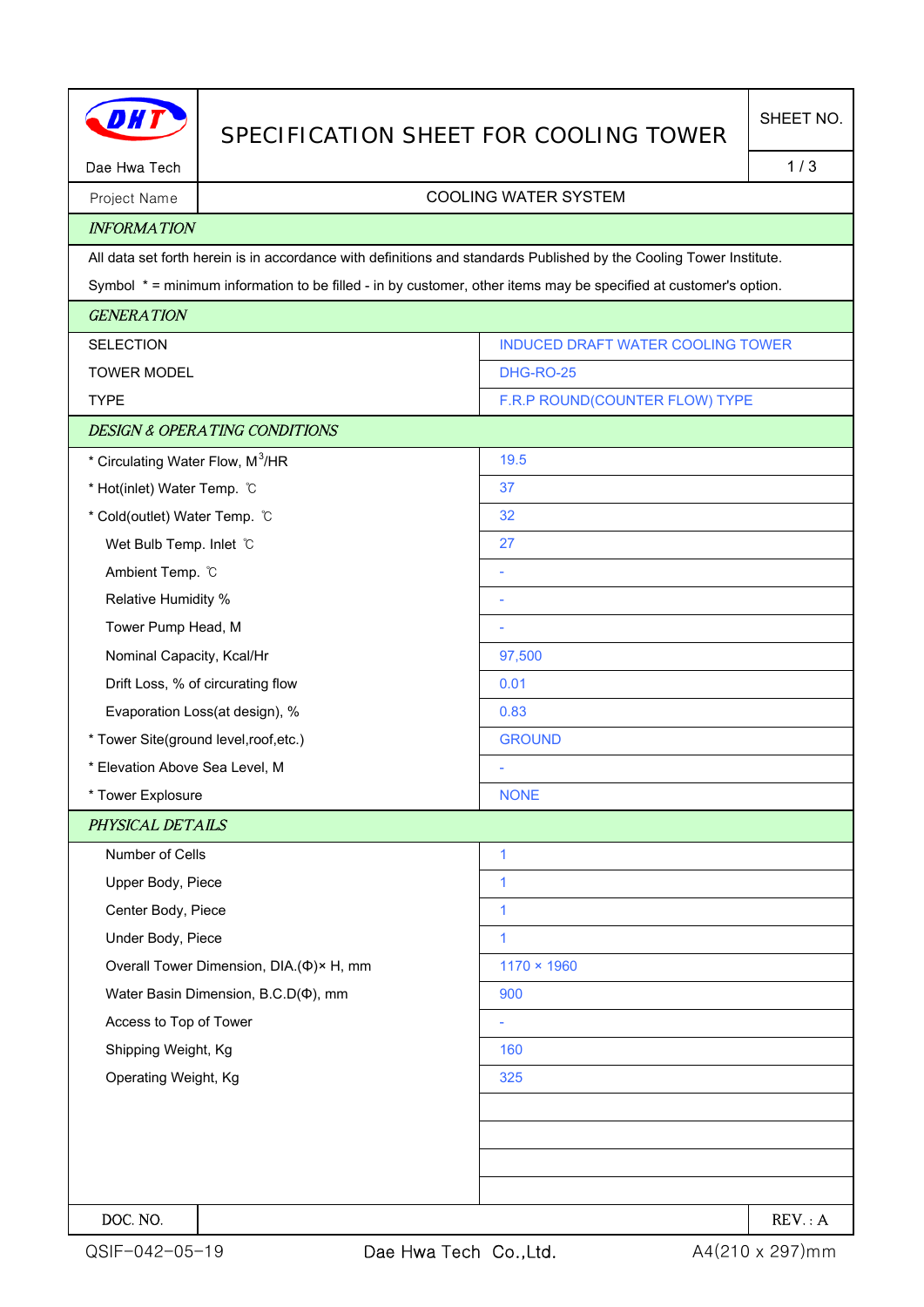## SPECIFICATION SHEET FOR COOLING TOWER

Dae Hwa Tech 2/3

## Project Name | Name | Name | Name | Name | Name | Name | Name | Name | Name | Name | Name | Name | Name | Name | Name | Name | Name | Name | Name | Name | Name | Name | Name | Name | Name | Name | Name | Name | Name | Name

| <b>MATERIALS OF CONSTRUCTION</b> |        |                          |
|----------------------------------|--------|--------------------------|
| Frame work Members               |        |                          |
| Casing                           |        | <b>F.R.P 5t</b>          |
| Filler                           |        | P.P 0.4t                 |
| <b>Filler Support</b>            |        | SS400+H.D.G              |
| <b>Drift Eliminators</b>         |        | ÷,                       |
| Water Distribution - Type        |        | <b>Sprinkler Pipe</b>    |
| Material                         |        | P.V.C                    |
| Center Pipe                      |        | P.V.C                    |
| <b>Suction Tank</b>              |        |                          |
| Motor Support                    |        | SS400+H.D.G              |
| Support Frame                    |        | ÷                        |
| Leg                              |        | ۰                        |
| Ladder                           |        | $\overline{\phantom{a}}$ |
| <b>WATER PIPING CONSTRUCTION</b> |        |                          |
| Water Inlet                      | Number | $\mathbf{1}$             |
|                                  | Size   | <b>65A</b>               |
|                                  | Height | 기초로부터 INLET 중심부까지 100mm  |
| <b>Water Outlet</b>              | Number | 1                        |
|                                  | Size   | <b>65A</b>               |
|                                  | Height | 기초로부터 OUTLET 중심부까지 100mm |
| Center pipe                      | Number | $\mathbf{1}$             |
|                                  | Size   | 65A                      |
| <b>Suction Tank</b>              | Number | ÷,                       |
|                                  | Size   | ÷,                       |
| Sprinkler                        | Number | 1                        |
|                                  | Size   | 65A                      |
| Sprinkler Pipe                   | Number | $\overline{\mathbf{4}}$  |
|                                  | Size   | 25A                      |
| Drain                            | Number | $\mathbf{1}$             |
|                                  | Size   | 25A                      |
| Overflow                         | Number | 1                        |
|                                  | Size   | 25A                      |
| 1<br>Auto. Make-up<br>Number     |        |                          |
|                                  | Size   | 15A                      |
| Manual Make-up                   | Number | ÷                        |
|                                  | Size   | ÷,                       |
| DOC. NO.                         |        | REV: A                   |